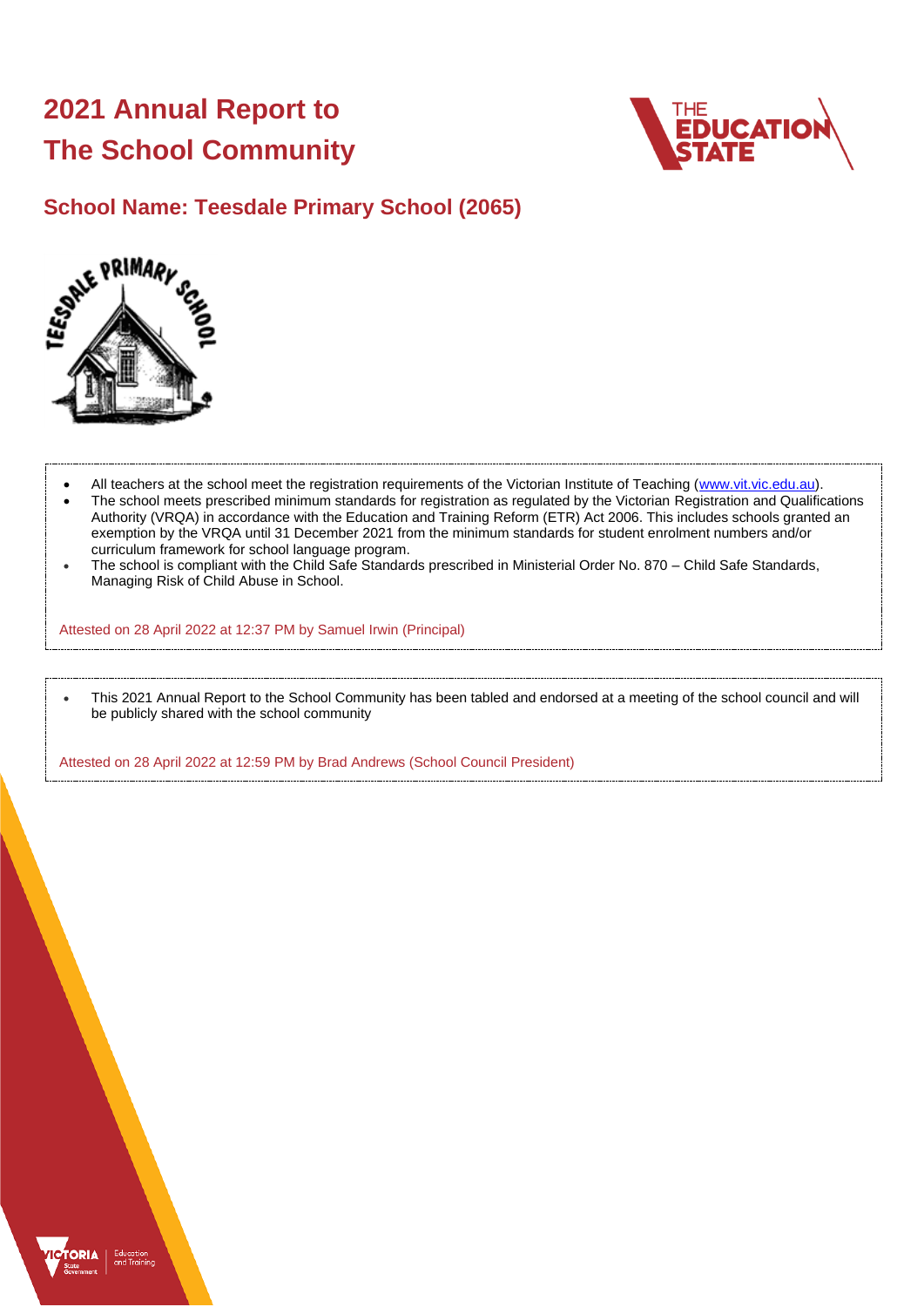

## How to read the Annual Report

### What does the *'About Our School'* commentary section of this report refer to?

The 'About our school' commentary provides a brief background on the school, an outline of the school's performance over the year and future directions.

The 'School Context' describes the school's vision, values and purpose. Details include the school's geographic location, size and structure, social characteristics, enrolment characteristics and special programs.

The 'Framework for Improving Student Outcomes (FISO)' section includes the improvement initiatives the school has selected and the progress they have made towards achieving them through the implementation of their School Strategic Plan and Annual Implementation Plan.

### What does the *'Performance Summary'* section of this report refer to?

The Performance Summary includes the following:

#### **School Profile**

- student enrolment information
- the school's 'Student Family Occupation and Education' category
- a summary of parent responses in the Parent Opinion Survey, shown against the statewide average for Primary schools
- school staff responses in the area of School Climate in the School Staff Survey, shown against the statewide average for Primary schools

#### **Achievement**

- English and Mathematics for Teacher Judgements against the curriculum
- English and Mathematics for National Literacy and Numeracy tests (NAPLAN).

#### **Engagement**

Student attendance at school

#### **Wellbeing**

Student responses to two areas in the Student Attitudes to School Survey:

- Sense of Connectedness
- Management of Bullying

Results are displayed for the latest year and the average of the last four years (where available). As NAPLAN tests were not conducted in 2020, the NAPLAN 4-year average is the average of 2018, 2019 and 2021 data in the 2021 Performance Summary.

## Considering COVID-19 when interpreting the Performance Summary

The Victorian community's experience of COVID-19, including remote and flexible learning, had a significant impact on normal school operations in 2020 and 2021. This impacted the conduct of assessments and surveys. Readers should be aware of this when interpreting the Performance Summary.

For example, in 2020 and 2021 school-based surveys ran under changed circumstances, and NAPLAN was not conducted in 2020. Absence and attendance data during this period may have been influenced by local processes and procedures adopted in response to remote and flexible learning.

Schools should keep this in mind when using this data for planning and evaluation purposes.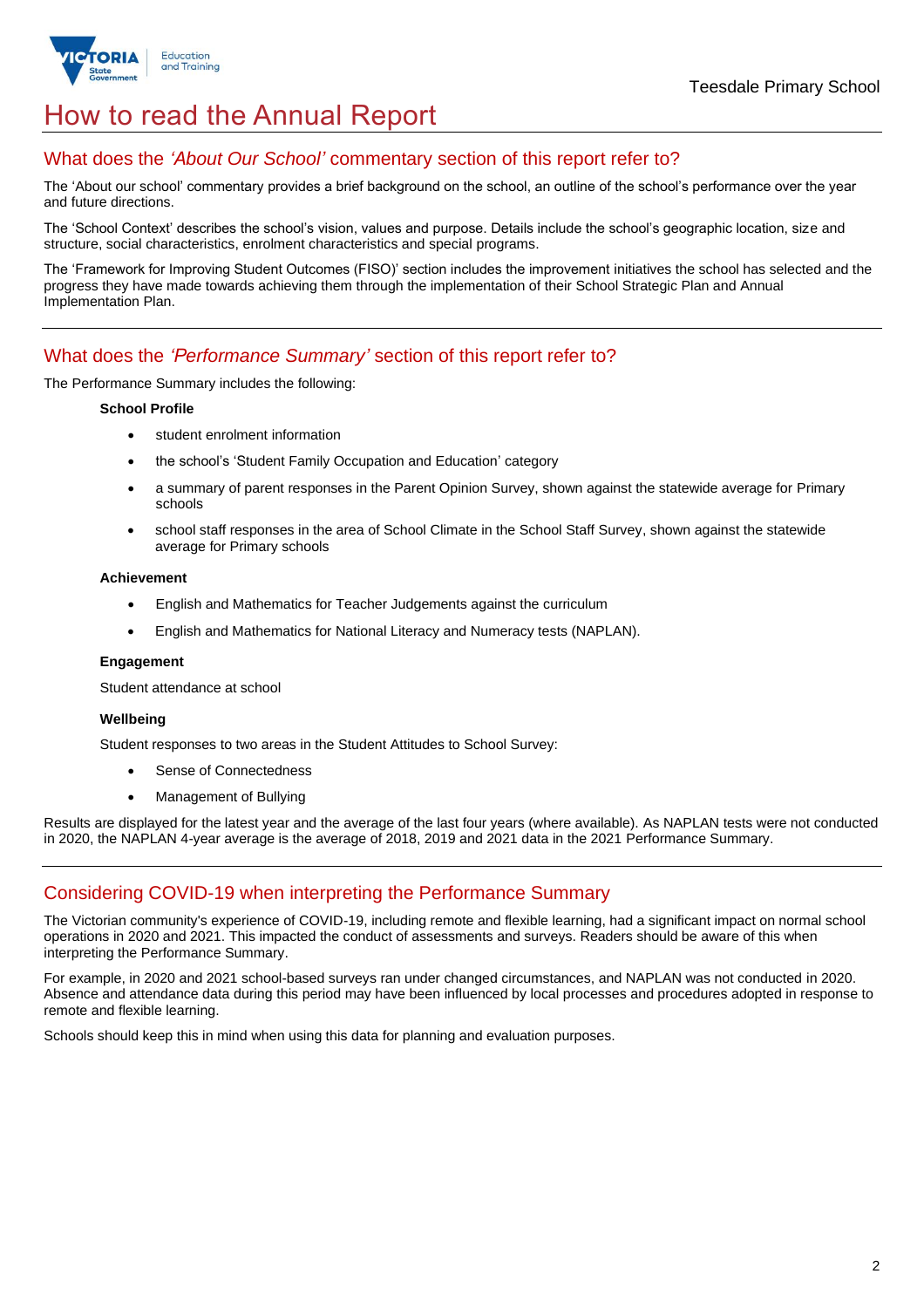

## How to read the Annual Report (continued)

#### What do *'Similar Schools'* refer to?

Similar Schools are a group of Victorian government schools with similar characteristics to the school.

This grouping of schools has been created by comparing each school's socio-economic background of students, the number of non-English speaking students and the school's size and location.

### What does *'NDP'* or '*NDA*' mean?

'NDP' refers to no data being published for privacy reasons or where there are insufficient underlying data. For example, very low numbers of participants or characteristics that may lead to identification will result in an 'NDP' label.

'NDA' refers to no data being available. Some schools have no data for particular measures due to low enrolments. There may be no students enrolled in some year levels, so school comparisons are not possible.

Note that new schools only have the latest year of data and no comparative data from previous years. The Department also recognises unique circumstances in Specialist, Select Entry, English Language, Community Schools and schools that changed school type recently, where school-to-school comparisons are not appropriate.

## What is the *'Victorian Curriculum'*?

The Victorian Curriculum F–10 sets out what every student should learn during his or her first eleven years of schooling. The curriculum is the common set of knowledge and skills required by students for life-long learning, social development and active and informed citizenship.

The Victorian Curriculum is assessed through teacher judgements of student achievement based on classroom learning.

The curriculum has been developed to ensure that school subjects and their achievement standards enable continuous learning for all students, including students with disabilities.

The 'Towards Foundation Level Victorian Curriculum' is integrated directly into the curriculum and is referred to as 'Levels A to D'.

'Levels A to D' may be used for students with disabilities or students who may have additional learning needs. These levels are not associated with any set age or year level that links chronological age to cognitive progress (i.e., there is no age expected standard of achievement for 'Levels A to D').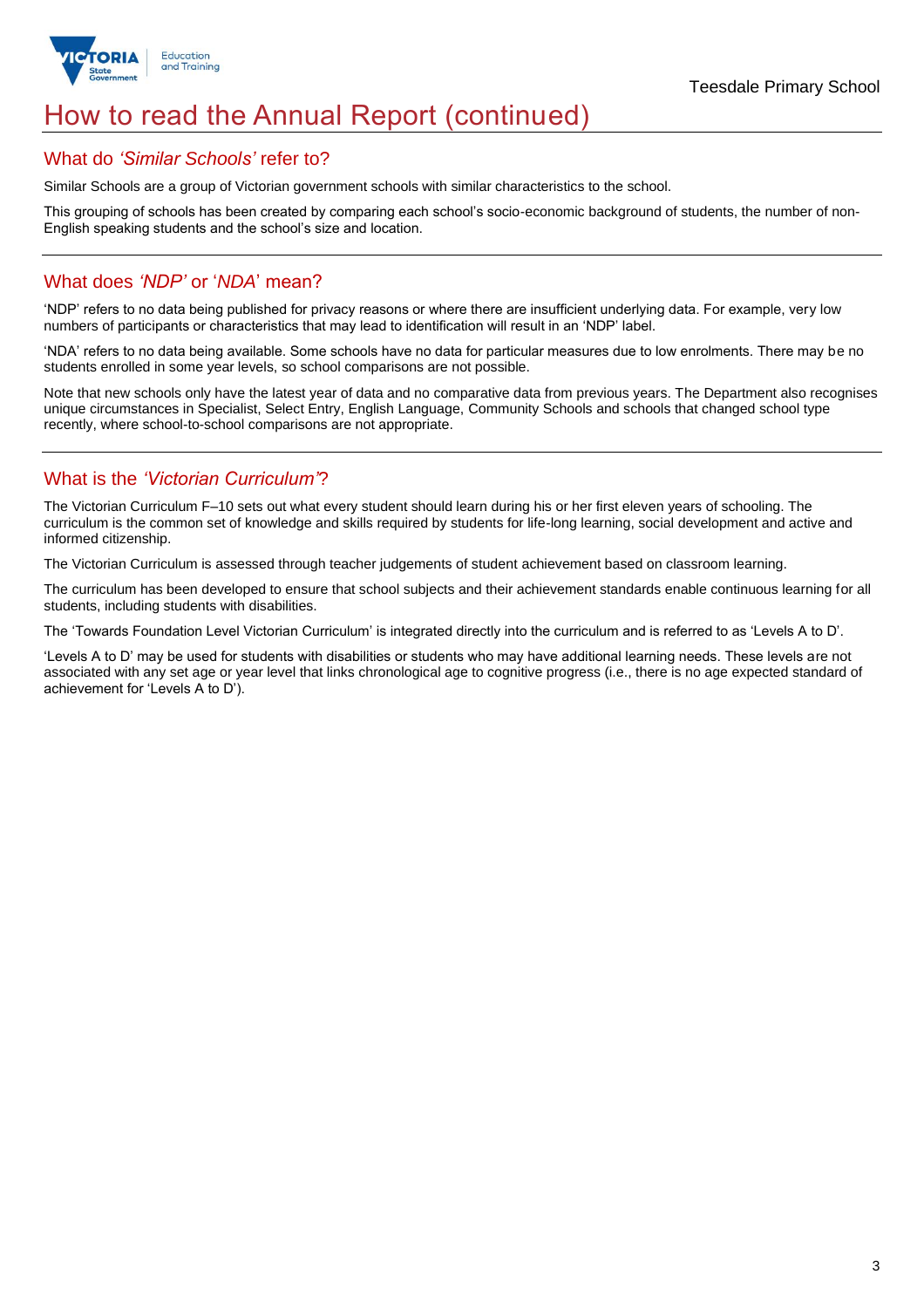



## **About Our School**

## School context

In 2021, Teesdale Primary School continued to experience strong enrolment growth, resulting in being allocated additional facilities and commencing on an Enrolment Management Plan. The school ran 10 classes for it's 220 enrolments. The increase to 220 enrolments saw the school tip over it's capacity for the first time in it's history, prompting the provision of a new modular 5 (double portable) building. The school strengthened it's leadership profile with a Learning Specialist, responsible for Student Wellbeing having a 0.8 out of class allocation to work with the school's Inclusion Team and provide instructional coaching support. The school saw this as an important role to support its 7.0 Full-time equivalent students, as well as the many students who had been impacted by lockdowns.

## Framework for Improving Student Outcomes (FISO)

In 2021, the school was part of the Differentiated Support for Schools Initiative (DSSI) which mean they had an additional Learning Partner on the school's School Improvement Team at a 0.4 allocation. The work of the Learning Partner focused initially on supporting the initiation of Inquiry Cycles in PLC teams and then reviewing the school's instructional approach to Reading. This resulted in changes to assessment practice that aligned more efficiently with PLCs and the de3cision to move away from some instructional practices in favor of those more strongly supported by evidence and research. The school continued to focus on strong routines and the use of School-Wide Positive Behaviour Support practices as students moved between on-site and remote and flexible learning.

## Achievement

The school will conduct it's 4 year review in 2022. Despite the interruptions of the past two years 2021 proved to be a successful year academically. The school has been able to decrease the percentage of students achieving low growth in Reading and Numeracy, and achieved an 'Influence' rating in these areas on it's School Performance Report for the percentage of students in Year 5 in the top two bands of NAPLAN achievement. The exceptional work of staff in delivering the school's Remote Learning Hub and being able to adapt progressively as the need required was considered a strong contributor to these outcomes improving.

## **Engagement**

Classroom teachers and school leadership were diligent across the year connecting with families who required wellbeing and attendance support. Over the period of the School's Strategic Plan Student Opinion Survey data has continued to trend positively. Throughout remote learning the school ran extra curricular events used to engage students and families including a virtual whole school sleepout. The inclusion team was used to provide check-in support virtually and on-site support for vulnerable students. The school utilised Student Support Services heavily for families in need. Once returned to school teachers had a strong lens on classroom routines and student wellbeing, incorporating plenty of outdoor learning, physical activity and brain breaks on a daily basis.

## **Wellbeing**

The wellbeing of staff, students and parents was an overarching priority across the year and particularly during periods of remote and flexible learning. The workload of staff was carefully managed by Leadership. Teachers in turn checked in regularly with families to monitor family and student wellbeing at home. Where required, students were provide time on-site to support families in need. Staff professional learning remained a strong focus across the year, particularly in the area of Reading instruction. This proved to be an outlet that 'energised' staff across the year and the change in practice that occured from the enthusiasm in this learning was a testament to staff.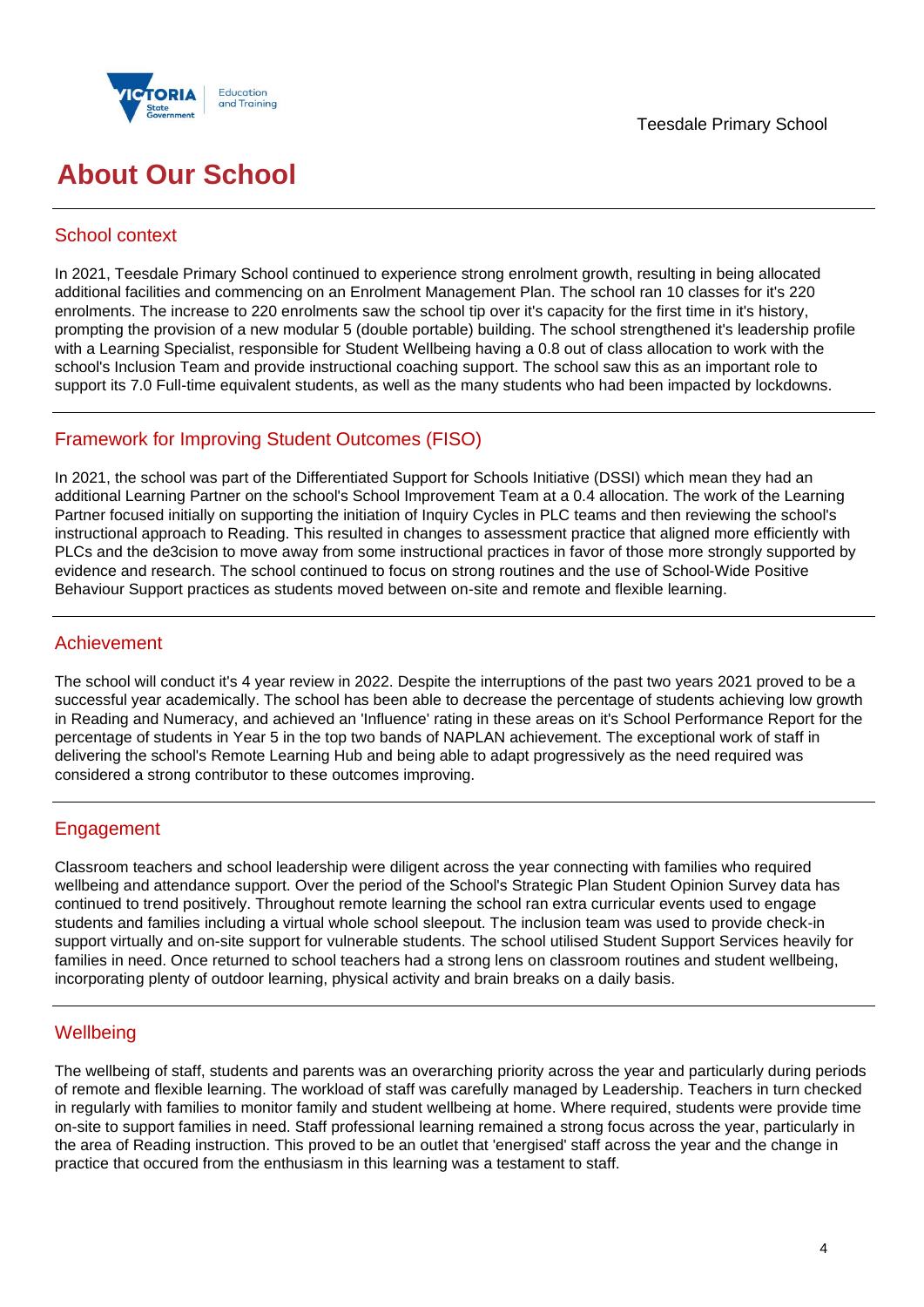

### Finance performance and position

The school maintained a strong financial position over this period. School Council built over this time a Covered Outdoor Learning Area, which is a terrific facility that provider shade and shelter all year round for outdoor physical activity. School Council in this time elected to outsource the school's Outside School Hours Care (OSHC) and entered into a two year partnership with CommunityOSH. This has alleviated the workload of managing staffing and registration burden from Council. Looking forward to 2022, the school's growth has resulted in a second Learning Specialist being appointed, with a focus on Teaching and Learning, effectively splitting the current Learning Specialist role into two separate roles.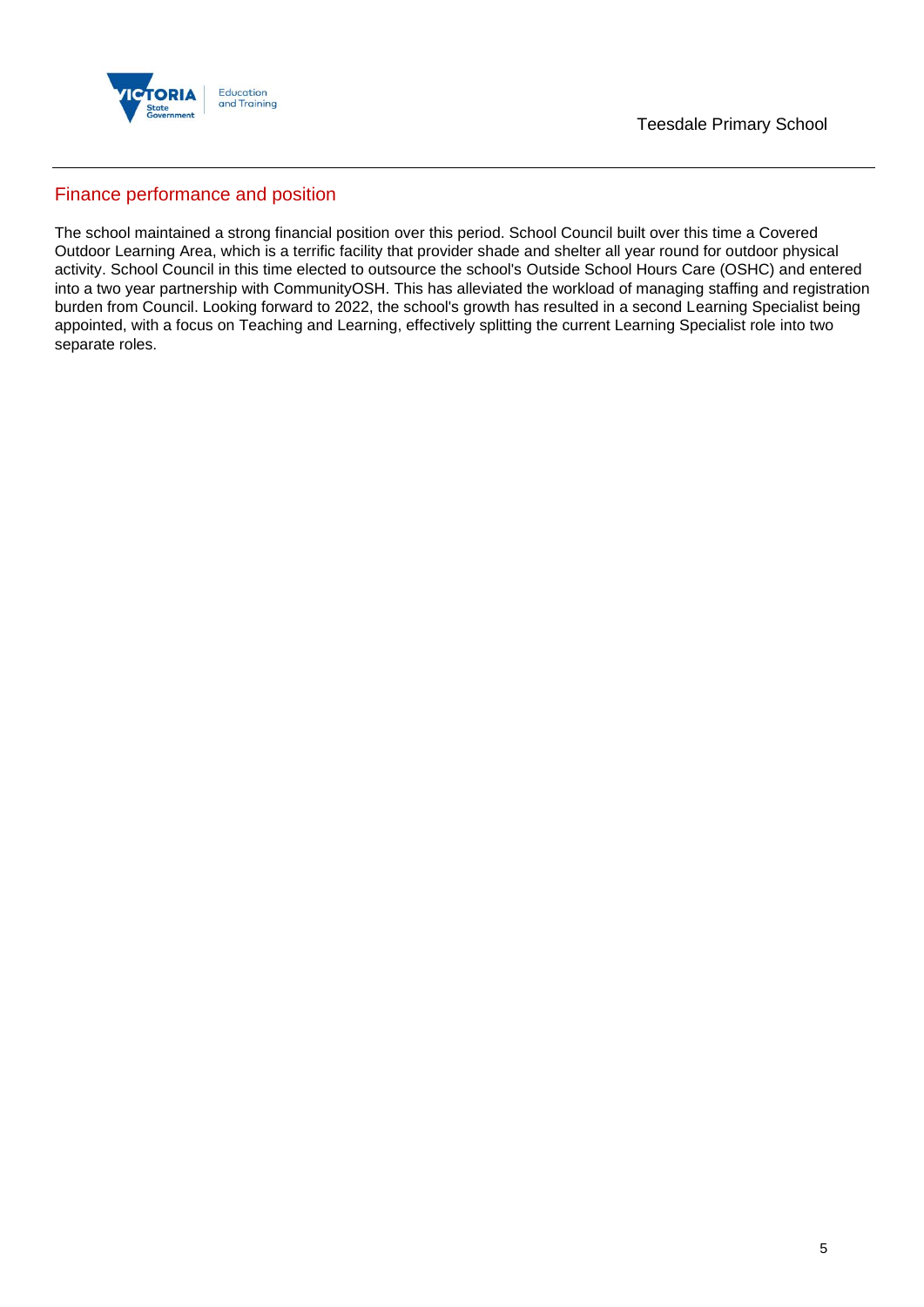

# **Performance Summary**

The Performance Summary for government schools provides an overview of how this school is contributing to the objectives of the Education State and how it compares to other Victorian government schools.

All schools work in partnership with their school community to improve outcomes for children and young people. Sharing this information with parents and the wider school community helps to support community engagement in student learning, a key priority of the Framework for Improving Student Outcomes.

Refer to the 'How to read the Annual Report' section for help on how to interpret this report.

## SCHOOL PROFILE

#### **Enrolment Profile**

A total of 222 students were enrolled at this school in 2021, 110 female and 112 male.

0 percent of students had English as an additional language and NDP percent were Aboriginal or Torres Strait Islander.

#### **Overall Socio-Economic Profile**

The overall school's socio-economic profile is based on the school's Student Family Occupation and Education index (SFOE).

SFOE is a measure of socio-educational disadvantage of a school, based on educational and employment characteristics of the parents/carers of students enrolled at the school. Possible SFOE band values are: Low, Low-Medium, Medium and High. A 'Low' band represents a low level of socio-educational disadvantage, a 'High' band represents a high level of socio-educational disadvantage.

This school's SFOE band value is: Low - Medium

#### **Parent Satisfaction Summary**

The percent endorsement by parents on their school satisfaction level, as reported in the annual Parent Opinion Survey.

Percent endorsement indicates the percent of positive responses (agree or strongly agree) from parents who responded to the survey.



#### **School Staff Survey**

The percent endorsement by staff on School Climate, as reported in the annual School Staff Survey.

Percent endorsement indicates the percent of positive responses (agree or strongly agree) from staff who responded to the survey.

Data is suppressed for schools with three or less respondents to the survey for confidentiality reasons.

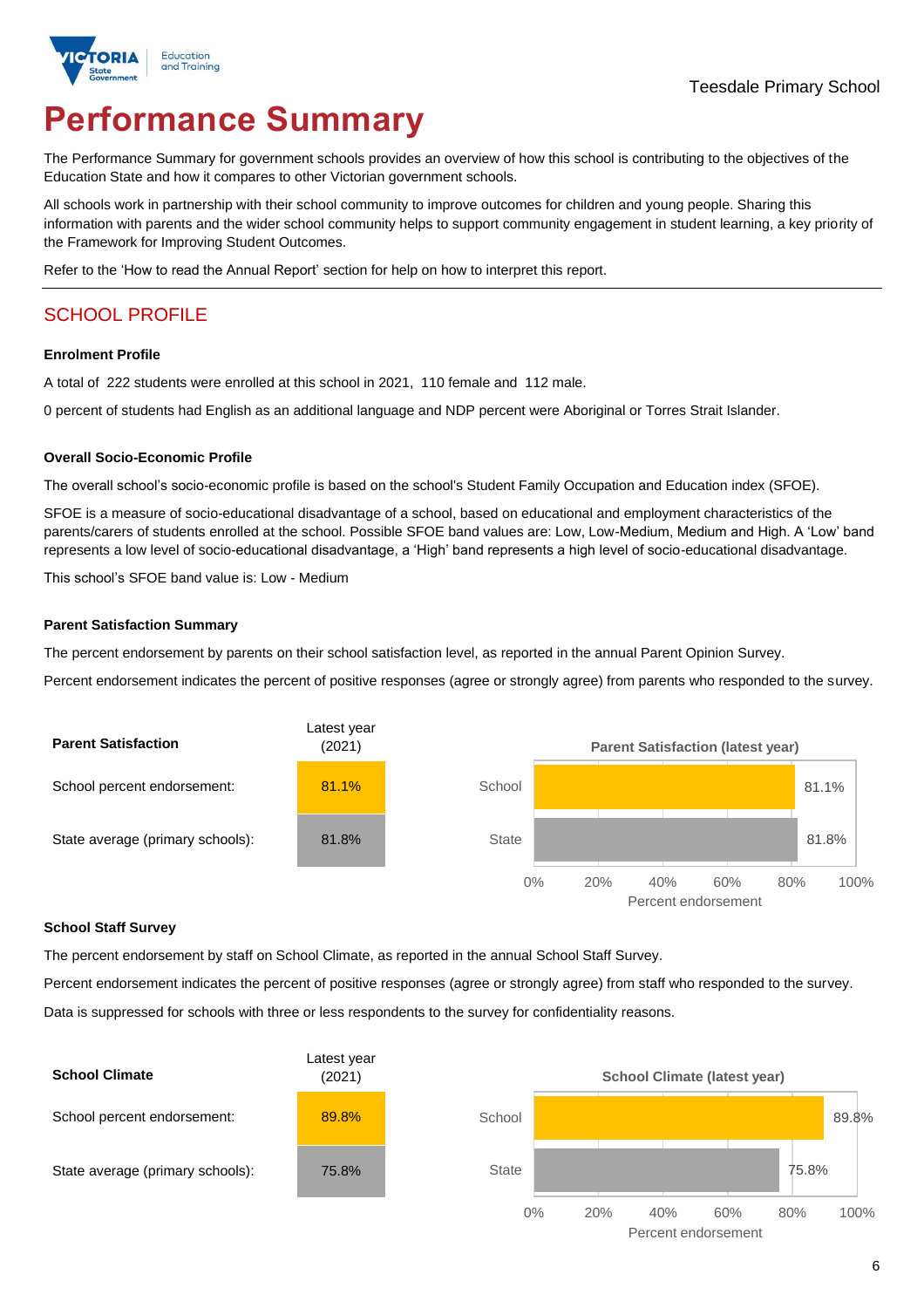

## ACHIEVEMENT

*Key: 'Similar Schools' are a group of Victorian government schools that are like this school, taking into account the school's socioeconomic background of students, the number of non-English speaking students and the size and location of the school.*

#### **Teacher Judgement of student achievement**

Percentage of students working at or above age expected standards in English and Mathematics.



Percent students at or above age expected level

| <b>Mathematics</b><br>Years Prep to 6                             | Latest year<br>(2021) |
|-------------------------------------------------------------------|-----------------------|
| School percent of students at or above age<br>expected standards: | 85.4%                 |
| Similar Schools average:                                          | 85.0%                 |
| State average:                                                    | 84.9%                 |

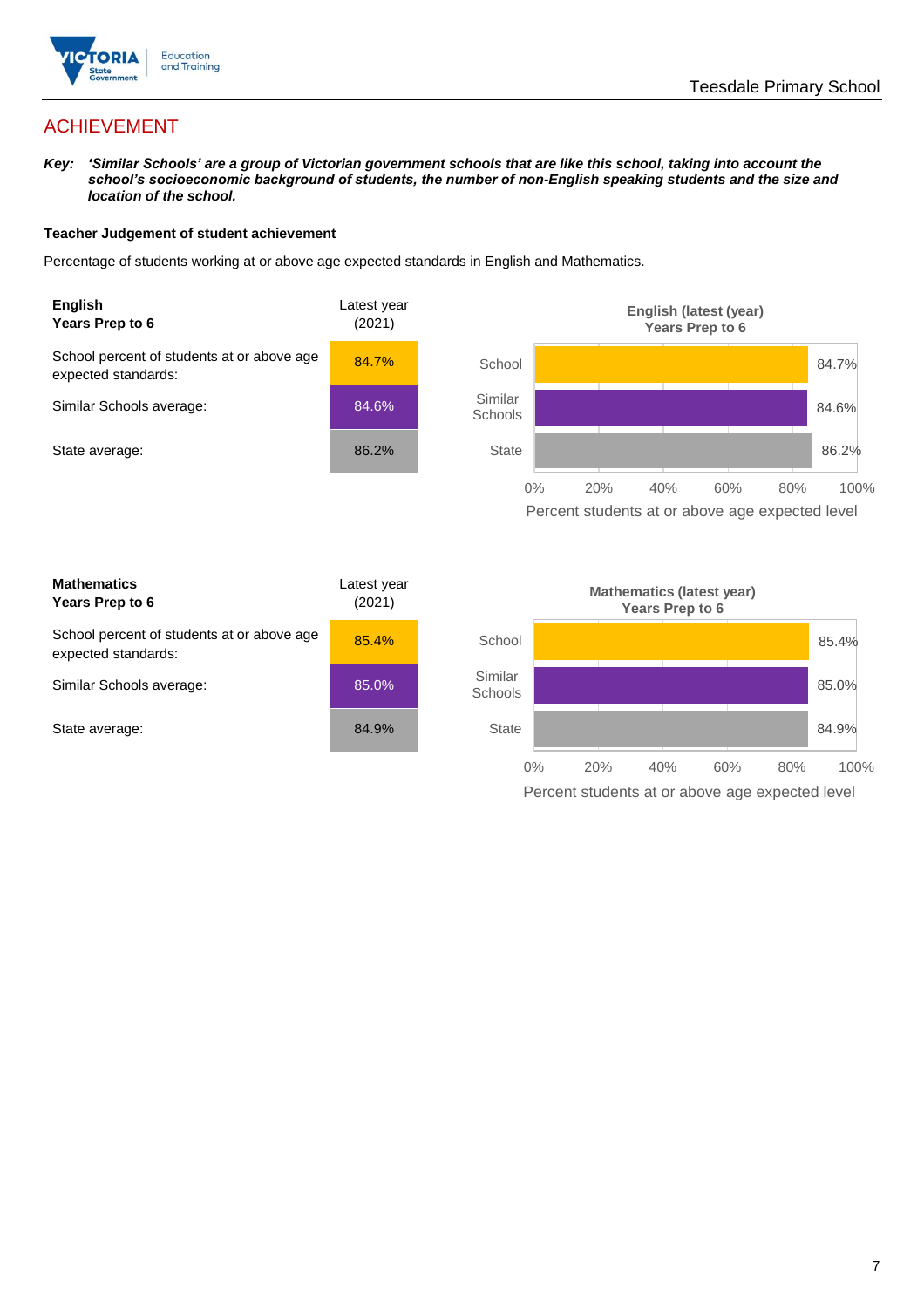

## ACHIEVEMENT (continued)

*Key: 'Similar Schools' are a group of Victorian government schools that are like this school, taking into account the school's socioeconomic background of students, the number of non-English speaking students and the size and location of the school.*

#### **NAPLAN**

Percentage of students in the top three bands of testing in NAPLAN.

Note: NAPLAN tests were not conducted in 2020, hence the 4-year average is the average of 2018, 2019 and 2021 data.

| Reading<br>Year 3                                 | Latest year<br>(2021) | 4-year<br>average |                    | <b>NAPLAN Reading (latest year)</b><br>Year <sub>3</sub>  |                    |
|---------------------------------------------------|-----------------------|-------------------|--------------------|-----------------------------------------------------------|--------------------|
| School percent of students in<br>top three bands: | 64.5%                 | 70.4%             | School             |                                                           | 64.5%              |
| Similar Schools average:                          | 72.9%                 | 73.6%             | Similar<br>Schools |                                                           | 72.9%              |
| State average:                                    | 76.9%                 | 76.5%             | <b>State</b>       |                                                           | 76.9%              |
|                                                   |                       |                   | $0\%$              | 20%<br>40%<br>Percent of students in top three bands      | 60%<br>100%<br>80% |
| Reading<br>Year 5                                 | Latest year<br>(2021) | 4-year<br>average |                    | <b>NAPLAN Reading (latest year)</b><br>Year <sub>5</sub>  |                    |
| School percent of students in<br>top three bands: | 79.3%                 | 72.9%             | School             |                                                           | 79.3%              |
| Similar Schools average:                          | 69.4%                 | 67.7%             | Similar<br>Schools |                                                           | 69.4%              |
| State average:                                    | 70.4%                 | 67.7%             | <b>State</b>       |                                                           | 70.4%              |
|                                                   |                       |                   | $0\%$              | 20%<br>40%<br>Percent of students in top three bands      | 60%<br>80%<br>100% |
|                                                   |                       |                   |                    |                                                           |                    |
| <b>Numeracy</b><br>Year 3                         | Latest year<br>(2021) | 4-year<br>average |                    | <b>NAPLAN Numeracy (latest year)</b><br>Year <sub>3</sub> |                    |
| School percent of students in<br>top three bands: | 54.8%                 | 64.3%             | School             |                                                           | 54.8%              |
| Similar Schools average:                          | 67.2%                 | 68.2%             | Similar<br>Schools |                                                           | 67.2%              |
| State average:                                    | 67.6%                 | 69.1%             | <b>State</b>       |                                                           | 67.6%              |
|                                                   |                       |                   | $0\%$              | 20%<br>40%<br>Percent of students in top three bands      | 60%<br>80%<br>100% |
| <b>Numeracy</b><br>Year 5                         | Latest year<br>(2021) | 4-year<br>average |                    | <b>NAPLAN Numeracy (latest year)</b><br>Year 5            |                    |
| School percent of students in<br>top three bands: | 57.1%                 | 64.2%             | School             |                                                           | 57.1%              |
| Similar Schools average:                          | 59.5%                 | 59.0%             | Similar<br>Schools |                                                           | 59.5%              |
| State average:                                    | 61.6%                 | 60.0%             | <b>State</b>       |                                                           | 61.6%              |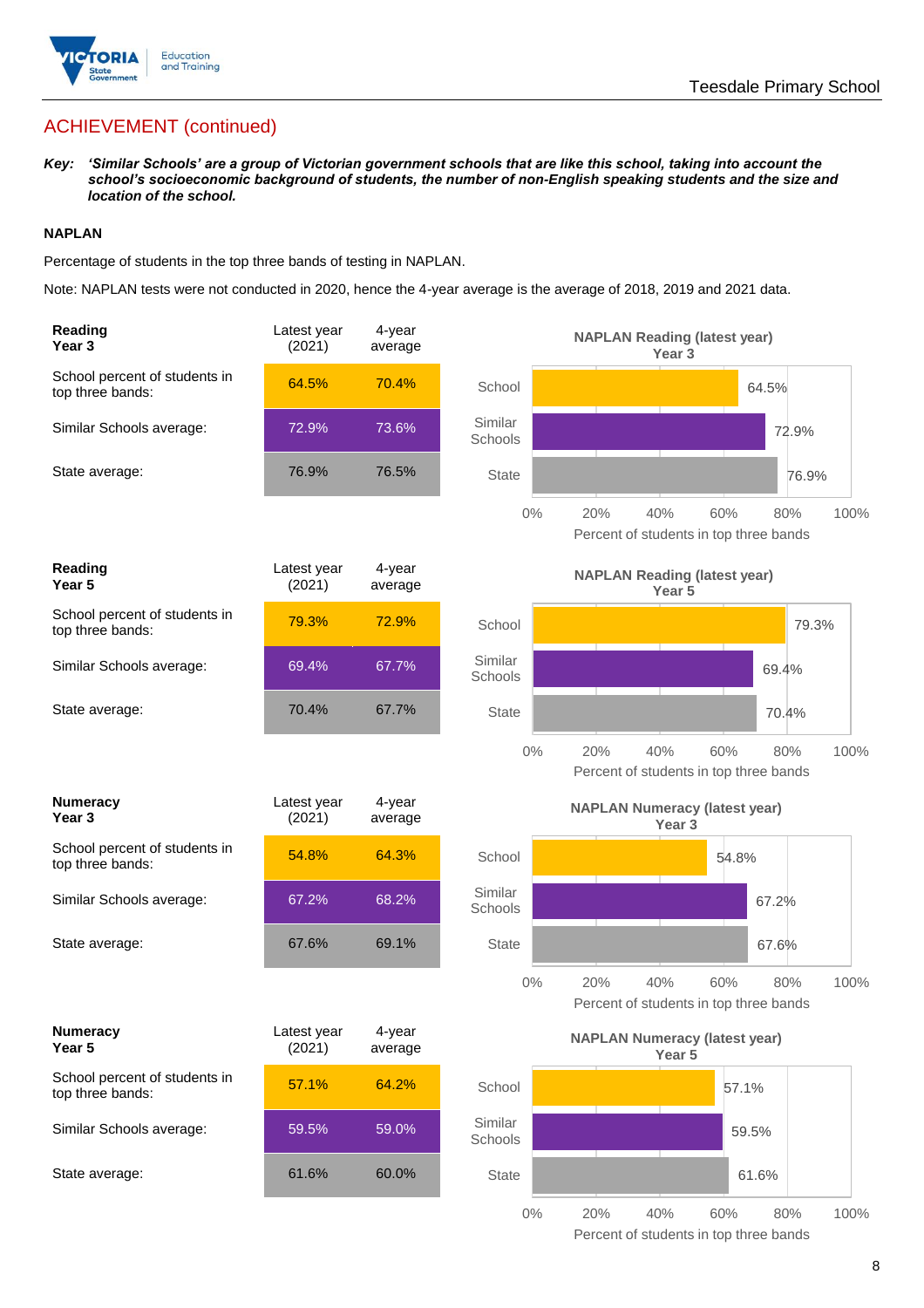

## ACHIEVEMENT (continued)

#### **NAPLAN Learning Gain**

NAPLAN learning gain is determined by comparing a student's current year result relative to the results of all 'similar' Victorian students (i.e., students in all sectors in the same year level who had the same score two years prior). If the current year result is in the top 25 percent, their gain level is categorised as 'High'; middle 50 percent is 'Medium'; bottom 25 percent is 'Low'.

#### **Learning Gain Year 3 (2019) to Year 5 (2021)**

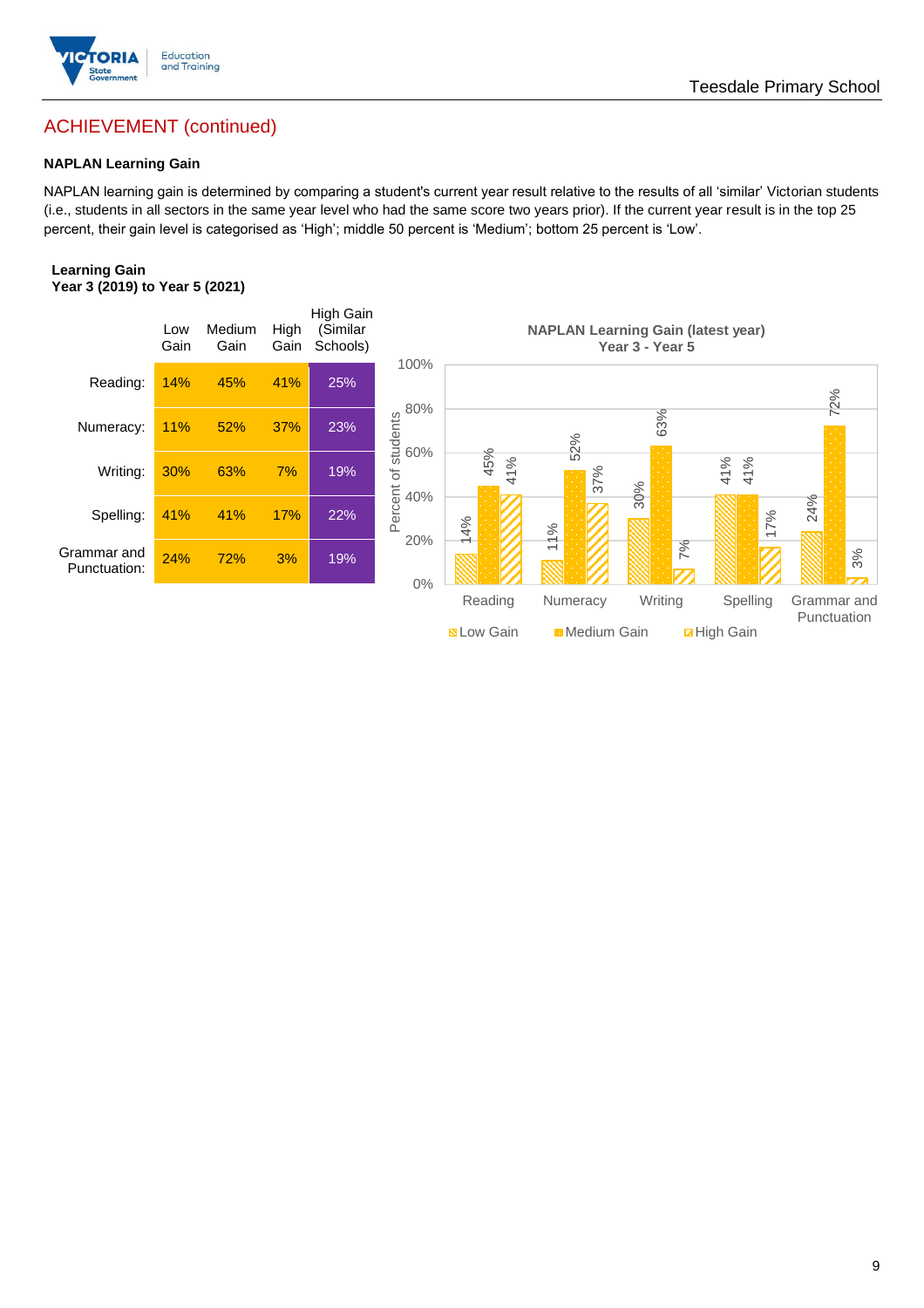

## ENGAGEMENT

*Key: 'Similar Schools' are a group of Victorian government schools that are like this school, taking into account the school's socioeconomic background of students, the number of non-English speaking students and the size and location of the school.*

#### **Average Number of Student Absence Days**

Absence from school can impact on students' learning. Common reasons for non-attendance include illness and extended family holidays. Absence and attendance data in 2020 and 2021 may have been influenced by COVID-19.



#### **Attendance Rate (latest year)**

|                                             | Prep | Year 1 | Year 2 | Year 3 | Year 4 | Year 5 | Year 6 |
|---------------------------------------------|------|--------|--------|--------|--------|--------|--------|
| Attendance Rate by year level<br>$(2021)$ : | 94%  | 92%    | 92%    | 93%    | 90%    | 96%    | 93%    |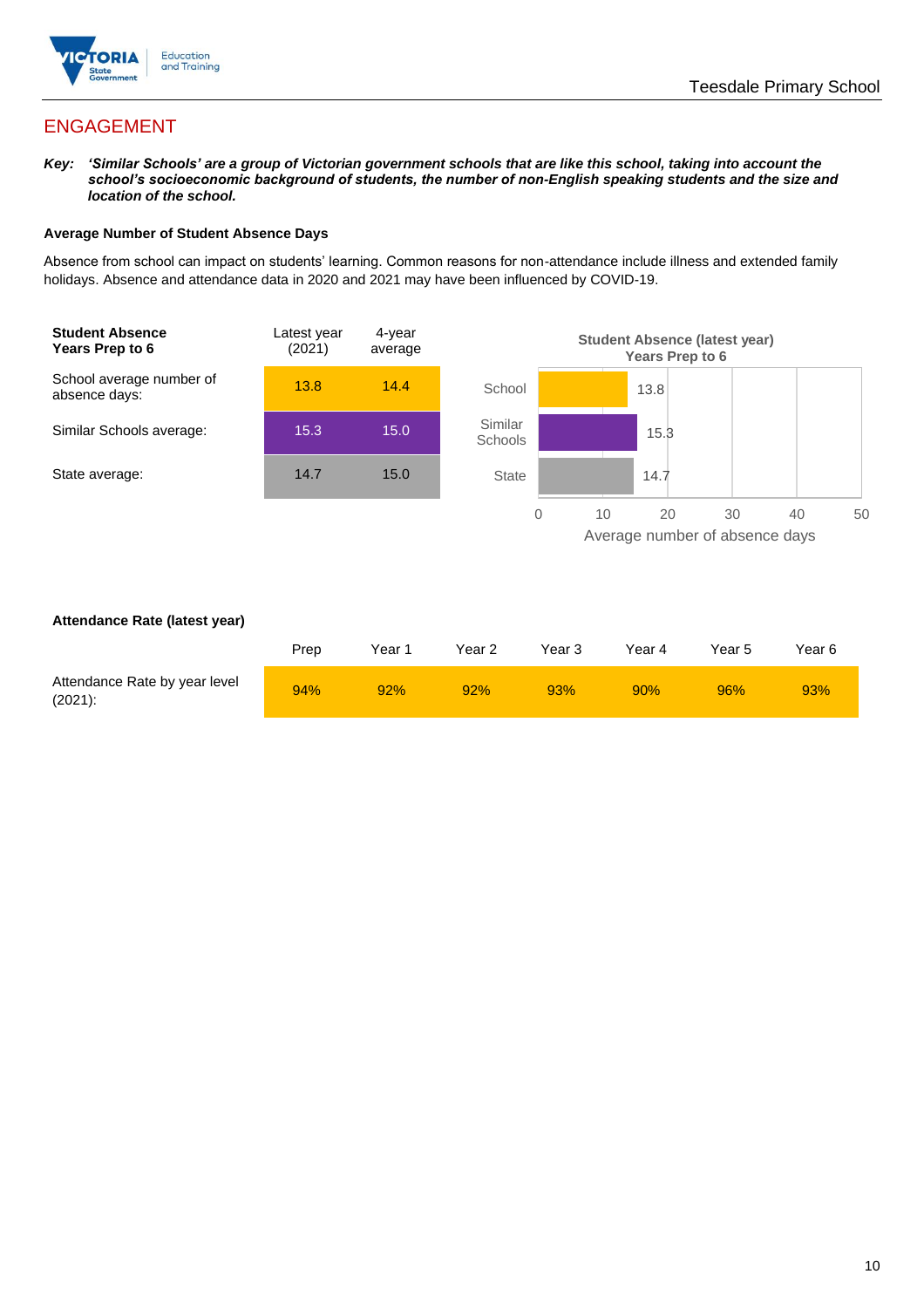

## **WELLBEING**

*Key: 'Similar Schools' are a group of Victorian government schools that are like this school, taking into account the school's socioeconomic background of students, the number of non-English speaking students and the size and location of the school.*

#### **Student Attitudes to School – Sense of Connectedness**

The percent endorsement on Sense of Connectedness factor, as reported in the Attitudes to School Survey completed annually by Victorian government school students, indicates the percent of positive responses (agree or strongly agree).



*Due to lower participation rates, differences in the timing of the survey/length of survey period and the general impact of Covid19 across 2020 and 2021, data are often not comparable with previous years or within similar school groups. Care should be taken when interpreting these results.*



#### **Student Attitudes to School – Management of Bullying**

The percent endorsement on Management of Bullying factor, as reported in the Attitudes to School Survey completed annually by Victorian government school students, indicates the percent of positive responses (agree or strongly agree).

| <b>Management of Bullying</b><br>Years 4 to 6 | Latest year<br>(2021) | 4-year<br>average |  |
|-----------------------------------------------|-----------------------|-------------------|--|
| School percent endorsement:                   | 85.4%                 | 77.9%             |  |
| Similar Schools average:                      | 80.3%                 | 80.0%             |  |
| State average:                                | 78.4%                 | 79.7%             |  |

*Due to lower participation rates, differences in the timing of the survey/length of survey period and the general impact of Covid19 across 2020 and 2021, data are often not comparable with previous years or within similar school groups. Care should be taken when interpreting these results.*

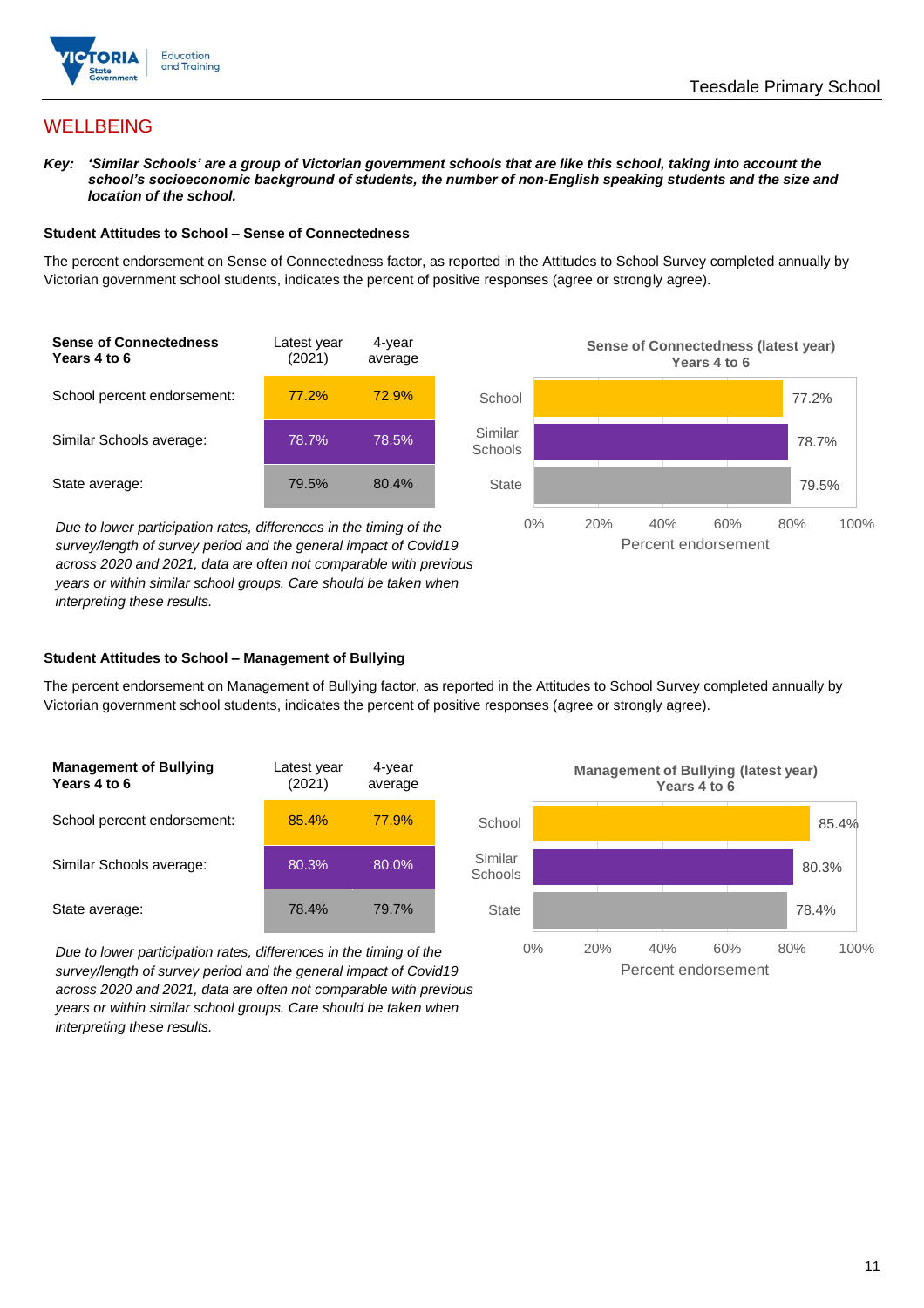

# **Financial Performance and Position**

FINANCIAL PERFORMANCE - OPERATING STATEMENT SUMMARY FOR THE YEAR ENDING 31 DECEMBER, 2021

| <b>Revenue</b>                  | <b>Actual</b> |
|---------------------------------|---------------|
| <b>Student Resource Package</b> | \$1,923,258   |
| Government Provided DET Grants  | \$261,632     |
| Government Grants Commonwealth  | \$34,448      |
| Government Grants State         | \$937         |
| Revenue Other                   | \$2,216       |
| <b>Locally Raised Funds</b>     | \$117,687     |
| <b>Capital Grants</b>           | \$0           |
| <b>Total Operating Revenue</b>  | \$2,340,178   |

| Equity $1$                                          | <b>Actual</b> |
|-----------------------------------------------------|---------------|
| Equity (Social Disadvantage)                        | \$14,230      |
| Equity (Catch Up)                                   | \$0           |
| <b>Transition Funding</b>                           | \$0           |
| Equity (Social Disadvantage - Extraordinary Growth) | \$0           |
| <b>Equity Total</b>                                 | \$14,230      |

| <b>Expenditure</b>                    | <b>Actual</b> |
|---------------------------------------|---------------|
| Student Resource Package <sup>2</sup> | \$1,777,289   |
| Adjustments                           | \$0           |
| <b>Books &amp; Publications</b>       | \$0           |
| Camps/Excursions/Activities           | \$38,618      |
| <b>Communication Costs</b>            | \$7,163       |
| Consumables                           | \$54,920      |
| Miscellaneous Expense <sup>3</sup>    | \$29,610      |
| <b>Professional Development</b>       | \$4,351       |
| Equipment/Maintenance/Hire            | \$31,529      |
| <b>Property Services</b>              | \$97,577      |
| Salaries & Allowances <sup>4</sup>    | \$105,988     |
| <b>Support Services</b>               | \$7,309       |
| Trading & Fundraising                 | \$11,487      |
| Motor Vehicle Expenses                | \$0           |
| Travel & Subsistence                  | \$0           |
| <b>Utilities</b>                      | \$13,532      |
| <b>Total Operating Expenditure</b>    | \$2,179,374   |
| <b>Net Operating Surplus/-Deficit</b> | \$160,805     |
| <b>Asset Acquisitions</b>             | \$76,338      |

(1) The equity funding reported above is a subset of the overall revenue reported by the school.

(2) Student Resource Package Expenditure figures are as of 24 Feb 2022 and are subject to change during the reconciliation process.

(3) Miscellaneous Expenses include bank charges, administration expenses, insurance and taxation charges.

(4) Salaries and Allowances refers to school-level payroll.